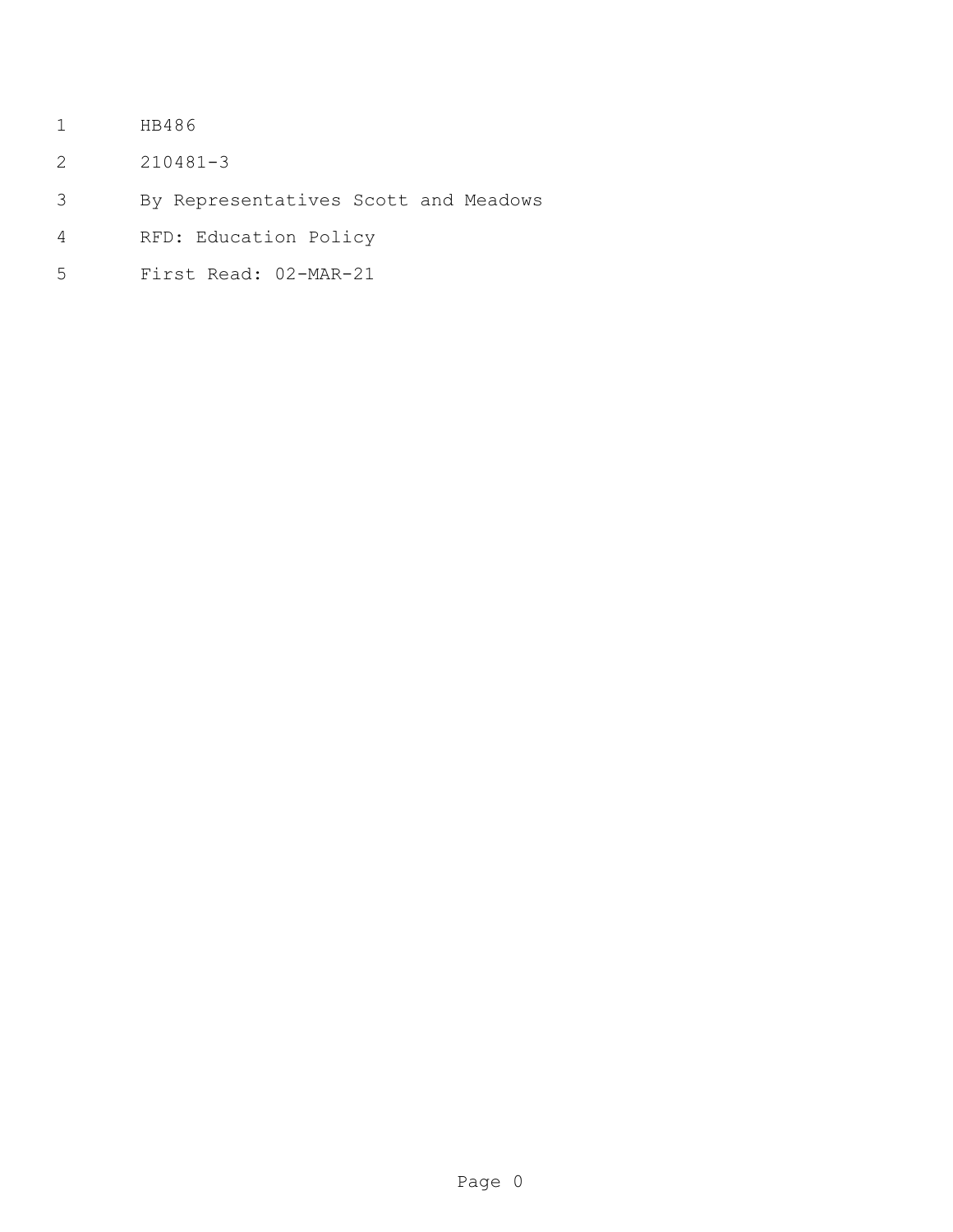HB486

ENROLLED, An Act,

3 To create the Extended Learning Opportunities Act; to add Chapter 46C to Title 16, Code of Alabama 1975; to provide legislative findings; to provide for definitions; to provide for the enrollment of students in extended learning opportunities; to provide a means for allowing students to request and receive credit for participation in extended learning opportunities; to provide a process for awarding certificates of completion; and to authorize the State Board of Education to adopt rules as necessary to implement the act. BE IT ENACTED BY THE LEGISLATURE OF ALABAMA:

 Section 1. Chapter 46C is added to Title 16 of the Code of Alabama 1975, to read as follows:

 §16-46C-1. This chapter shall be known and may be cited as the Extended Learning Opportunities Act.

17 §16-46C-2.

 The Legislature finds and declares all of the following:

 (1) Students attending schools in this state would benefit from experiencing extended learning opportunities outside of the traditional classroom.

 (2) Students are capable of learning both inside and outside of the traditional classroom.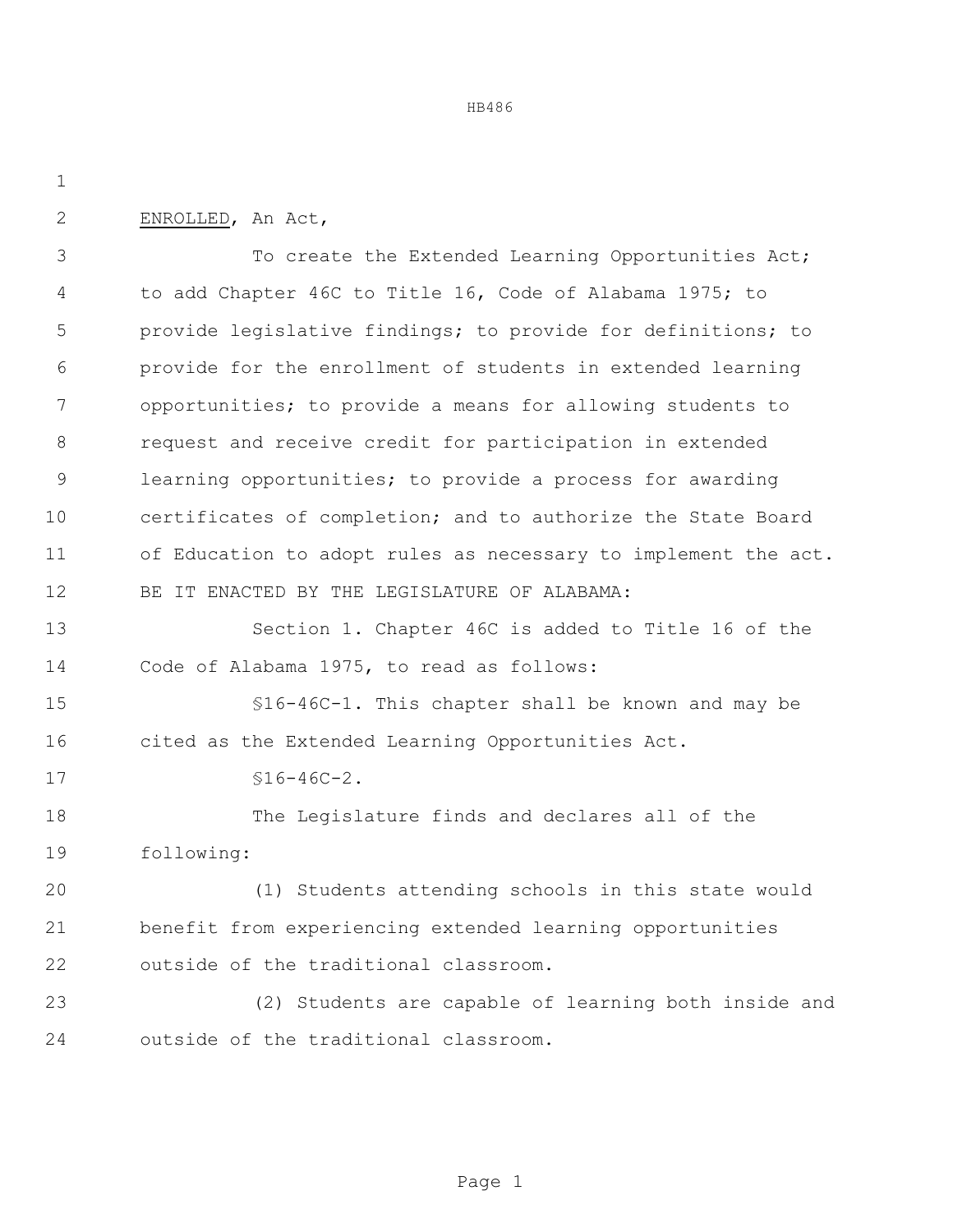(3) Students should earn credit for approved extended learning opportunities that facilitate their mastery of required skills or fulfilling state standards.  $$16-46C-3.$  For the purposes of this chapter, the following terms shall have the following meanings: (1) EXTENDED LEARNING OPPORTUNITY. An out-of-classroom learning experience, approved by the State Board of Education, a local board of education, or a public charter school, that provides a student with any of the following: 12 a. Enrichment opportunities. b. Career readiness or employability skills opportunities, including internships, pre-apprenticeships, and apprenticeships. c. Any other approved educational opportunity. (2) STUDENT. Includes elementary and secondary school students attending K-12 non-charter public schools and public charter schools, as those schools are defined in Section 16-6F-4.  $\$16-46C-4.$  Commencing with the 2021-2022 school year, the State Board of Education and each local board of education and public charter school shall routinely inform students and their parents of the ability to earn credit for participating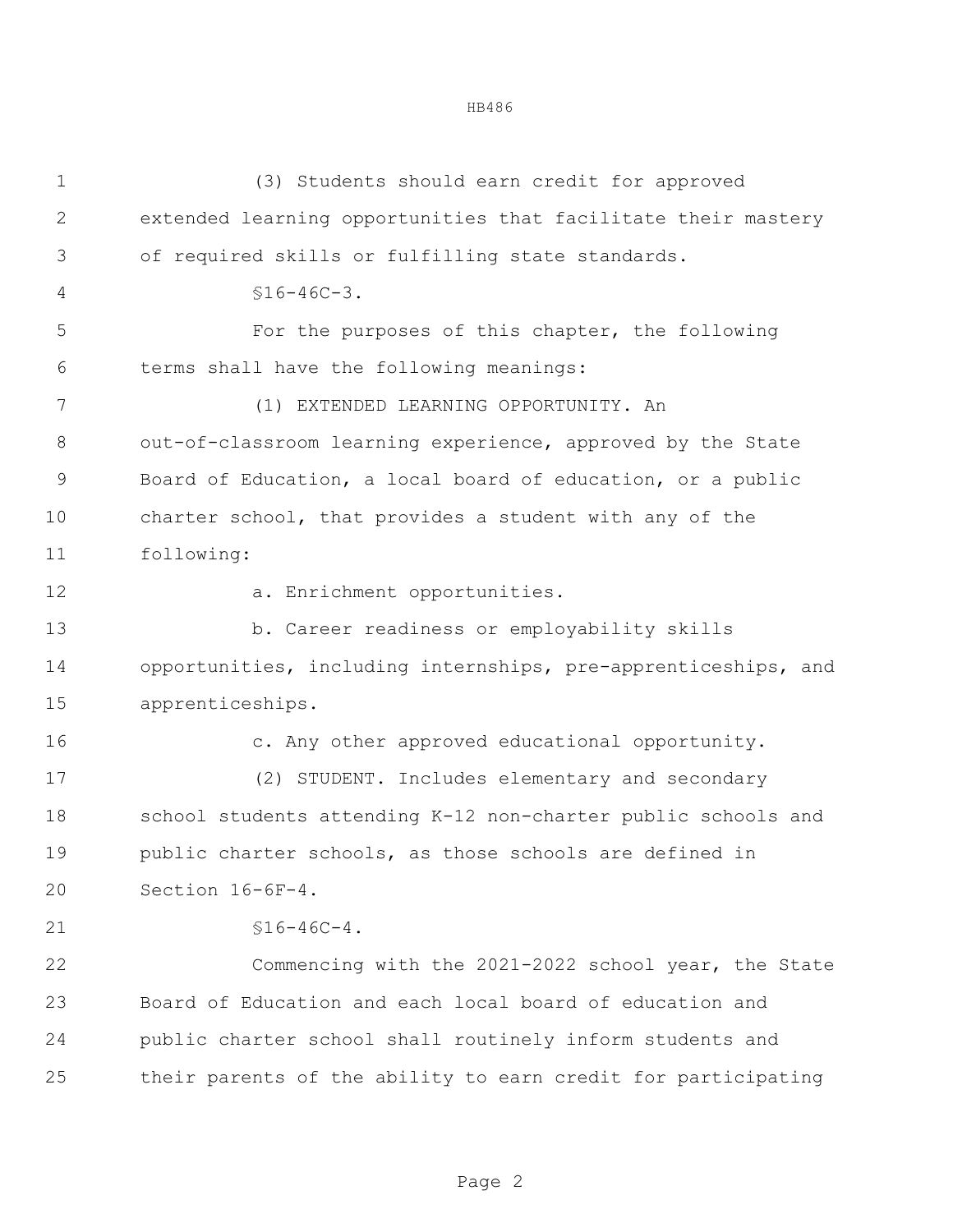HB486

 in extended learning opportunities. Employees of the State Board of Education, local boards of education, and public charter schools may assist students, and their parents, in completing any enrollment processes required for participating in approved extended learning opportunities. Permission is not required from the local board of education or public charter school in which the student is enrolled and attending, for a parent to enroll his or her student in any approved extended learning opportunity; however, before participating in an extended learning opportunity, both parent and student shall 11 sign an agreement detailing all program requirements, in a form provided by the State Board of Education.

 $\$16-46C-5$ .

 (a) An extended learning opportunity shall count as elective credit toward graduation requirements and the achievement of applicable state standards for students, upon approval of the extended learning opportunity by the State Board of Education, a local board of education or public charter school. To receive credit, a student shall submit a written request for credit and proof of successful completion of the approved extended learning opportunity, to the designated administrator of the school he or she is attending. The State Board of Education shall adopt, and each local board of education and public charter school distribute and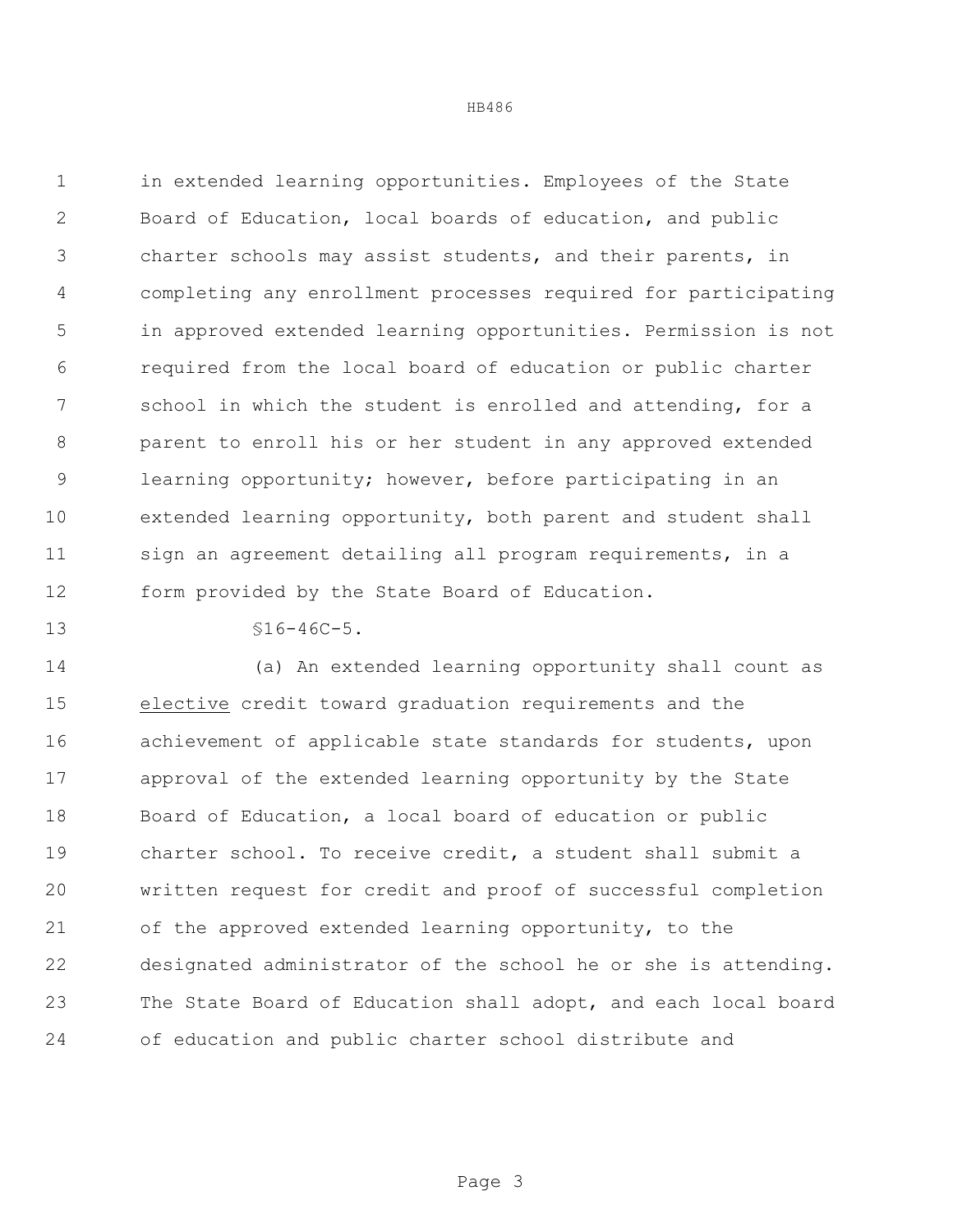implement, an extended learning opportunities policy that provides all of the following: (1) An application process for accepting and approving extended learning opportunities offered for credit by outside entities. (2) A list of entities that are eligible to submit applications for offering extended learning opportunities. Eligible entities shall include, but not be limited to, all of the following: 10 a. Nonprofit organizations. b. Businesses with established locations in the state. c. Trade associations. 14 d. Any of the Armed Forces of the United States, subject to applicable age requirements. (3) A process for students to follow for requesting credit. (4) Criteria the local board of education or public charter school shall use to determine whether a proposed extended learning opportunity shall be approved to count toward credit. (5) Criteria the local board of education or public charter school shall use to award a student a certificate of completion and credit for completing an approved extended learning opportunity. The criteria shall include, but not be

Page 4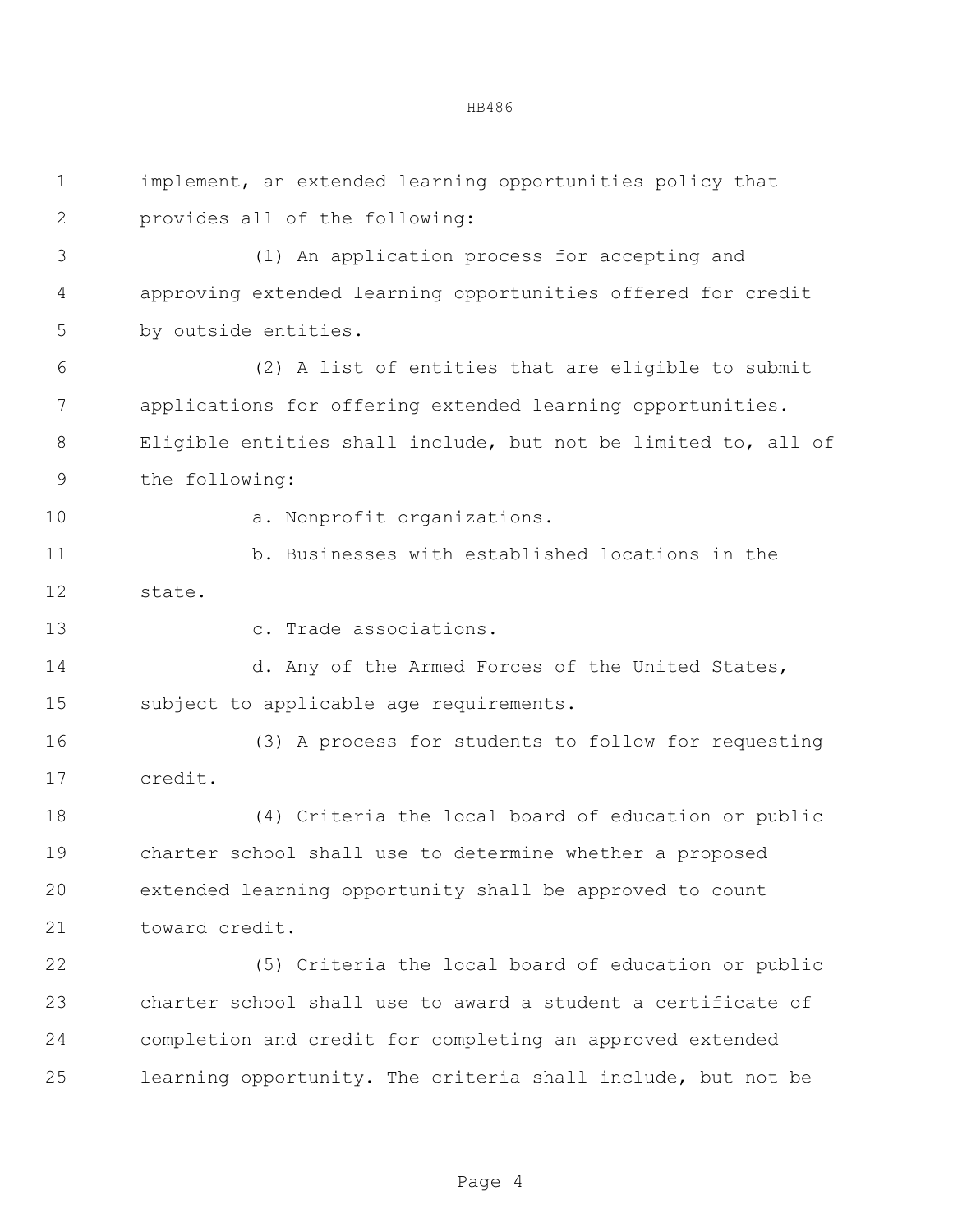limited to, allowing a student to demonstrate competencies through performance-based assessments and other methods independent of instructional time and credit hours.

 (b) An entity approved by the State Board of Education to offer an extended learning opportunity shall be automatically qualified to offer that extended learning opportunity for all local boards of education and public 8 charter schools in the state.

 (c) A student who successfully completes an approved extended learning opportunity, and satisfies criteria established for the award of a certificate of completion and credit pursuant to subdivision (a)(5), shall be considered to have completed all of the required coursework for the particular course. If an approved extended learning opportunity satisfies all required coursework for a high school course, the student shall also be considered to have satisfied the equivalent number of credits toward his or her graduation requirements.

§16-46C-6.

 Any policy or procedure adopted by the State Board of Education, a local board of education, or a public charter school for participating in an extended learning opportunity, shall provide every student an equal opportunity to participate and satisfy established time lines and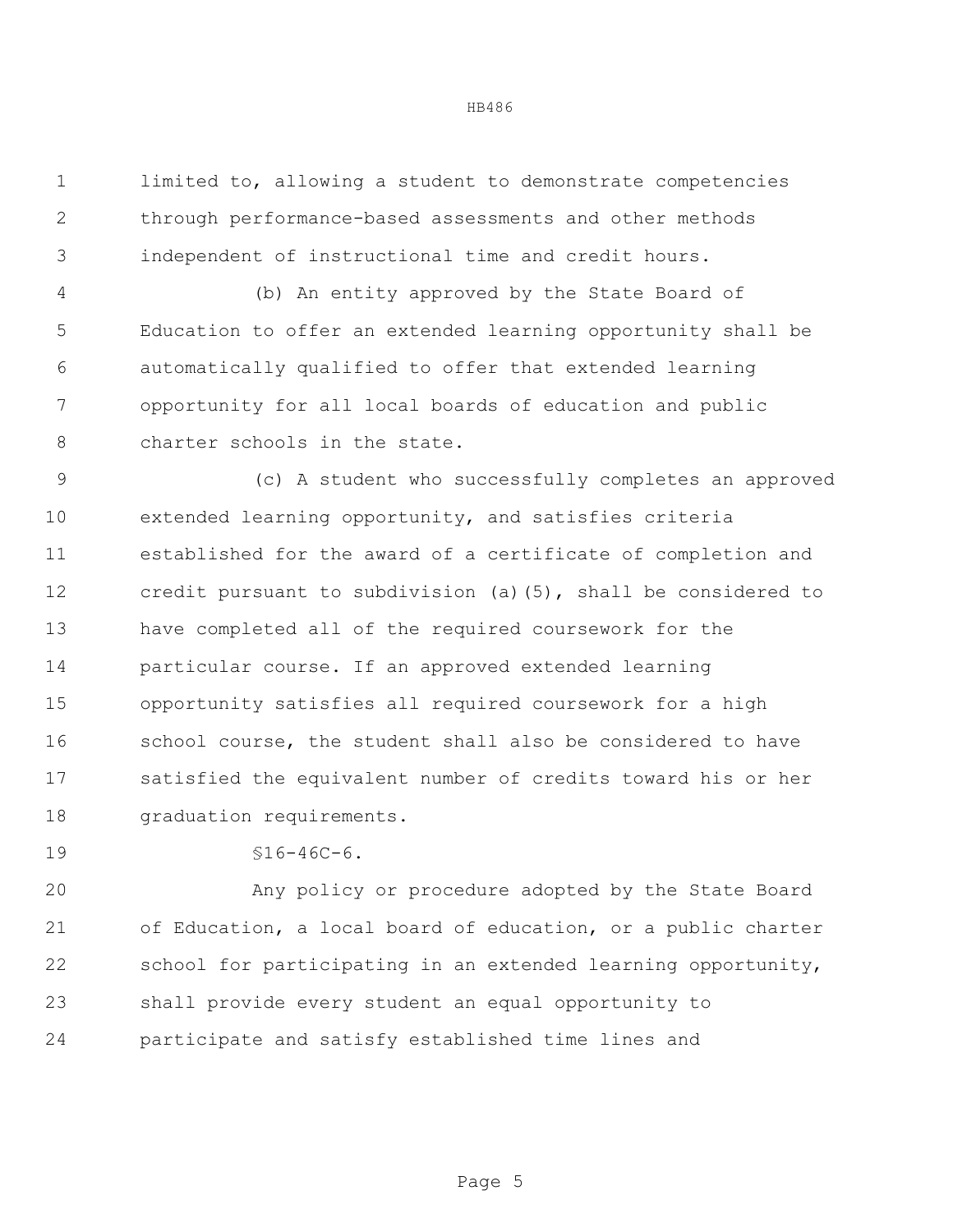requirements for purposes of transcribing credits and state reporting.

§16-46C-7.

 The State Board of Education shall adopt rules as necessary to implement this chapter.

 Section 2. This act shall become effective on the first day of the third month following its passage and approval by the Governor, or its otherwise becoming law.